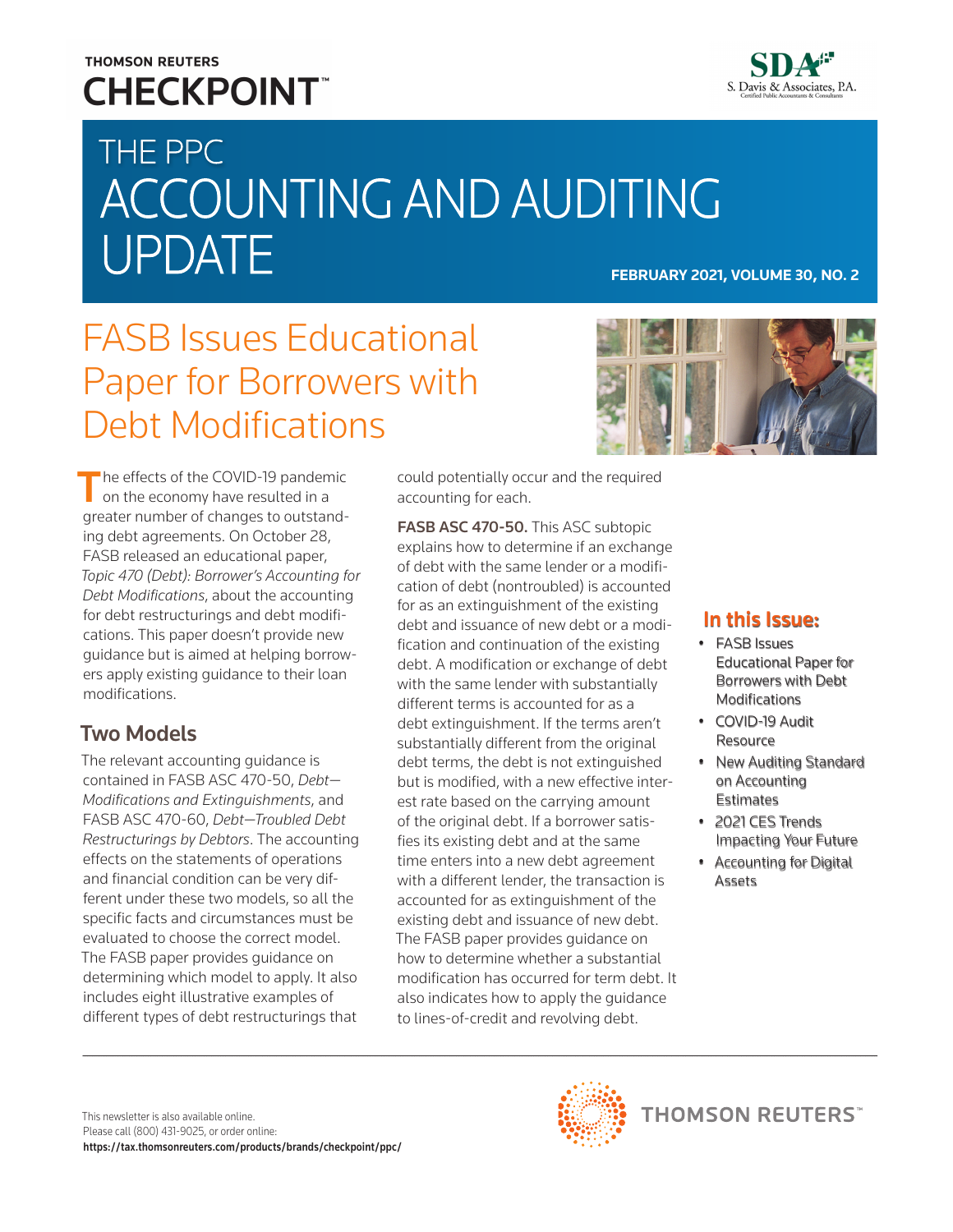FASB ASC 470-60. This ASC subtopic states a troubled debt restructuring (TDR) is a situation where a lender makes concessions to a borrower in financial difficulties for economic or legal reasons that it wouldn't consider under normal circumstances. The lender grants the concession to obtain more money or value from the borrower than it would otherwise likely receive. For TDRs resulting in modification of the debt terms, the accounting depends on whether the undiscounted future cash payments of the new debt are greater or less than the carrying amount of the original debt. The FASB paper provides a general summary of these accounting outcomes. If a modification or exchange of debt is not a TDR, FASB ASC 470-50 applies. The paper also provides detailed clarification on how to determine whether a borrower is experiencing financial difficulties and whether a lender is granting a concession, which are the prerequisites for applying TDR accounting.

#### Practical Consideration:

The FASB paper is available on the FASB's website at [www.fasb.org/cs/Satellite?c=Document\\_](https://www.fasb.org/cs/Satellite?c=Document_C&cid=1176175502209&pagename=FASB%2FDocument_C%2FDocumentPage) [C&cid=1176175502209&pagename=FASB%2FD](https://www.fasb.org/cs/Satellite?c=Document_C&cid=1176175502209&pagename=FASB%2FDocument_C%2FDocumentPage) [ocument\\_C%2FDocumentPage](https://www.fasb.org/cs/Satellite?c=Document_C&cid=1176175502209&pagename=FASB%2FDocument_C%2FDocumentPage).

• • •

COVID-19 Audit Resource

**For many of your audit clients, the effects of the COVID-19 pandemic on their operations will signifi**cantly increase your audit risk. To help you assess the risk of material misstatement of your client's financial statements, we have developed a practice aid with a listing of factors to consider related to the COVID-19 pandemic. This practice aid is a reference tool for your identification of risks related to COVID-19 and includes factors to consider that may be relevant to performing an audit in an evolving work environment. (It isn't necessary to include this practice aid in your final engagement documentation.)

This practice aid includes two parts. Part I lists factors to consider and may serve as a helpful discussion aid in planning meetings with the engagement team and/or client. Part II includes a more detailed discussion on certain factors, as applicable, and can serve as a reference tool for use throughout the engagement.

This practice aid will be included in your 2021 editions of PPC audit guides/practice aids. To assist you in planning and performing your audits before those editions are published, we will include the practice aid on our support site at [http://thomsonreuterstaxsup](http://thomsonreuterstaxsupport.force.com/pkb/articles/Installation_Updates/COVID-19-Audit-Considerations/)[port.force.com/pkb/articles/Installation\\_Updates/](http://thomsonreuterstaxsupport.force.com/pkb/articles/Installation_Updates/COVID-19-Audit-Considerations/) [COVID-19-Audit-Considerations/](http://thomsonreuterstaxsupport.force.com/pkb/articles/Installation_Updates/COVID-19-Audit-Considerations/).

• • •

# New Auditing Standard on Accounting Estimates

I *Accounting Estimates and Related Disclosures*. SAS 143, n July 2020, the AICPA issued SAS 143, *Auditing*  which is now codified at AU-C 540, supersedes *Auditing Accounting Estimates, Including Fair Value Accounting Estimates and Related Disclosures*, which is now codified at AU-C 540A (or AU-C 540B prior to the amendments in SASs 134–141), and amends various other AU-Cs. It is effective for audit periods ending on or after December 15, 2023, with early implementation permitted.

SAS 143 aims to improve audit quality by enabling auditors to address the increasingly complex estimates, including fair value accounting estimates, in new accounting standards. It requires the auditor to evaluate, based on audit procedures performed and audit evidence obtained, whether accounting estimates and related financial statement disclosures are reasonable.

The standard retains the requirement that the auditor's further procedures should include one or more of three approaches: (a) obtain evidence from events occurring up to the audit report date, (b) test how management made the estimate, or (c) develop the auditor's own point estimate or range. The "Application and Explanatory Material" provides guidance and examples of additional procedures and considerations for certain estimates or situations, including estimates of fair value and management's use of models.

Key changes, additions, and notable features covered by SAS 143 are as follows:

- $\bullet$  Separate assessments of inherent risk and control risk are required.
- Assessment of inherent risk requires the auditor to take into account the degree of complexity, subjectivity, or other inherent risk factors, in addition to the degree to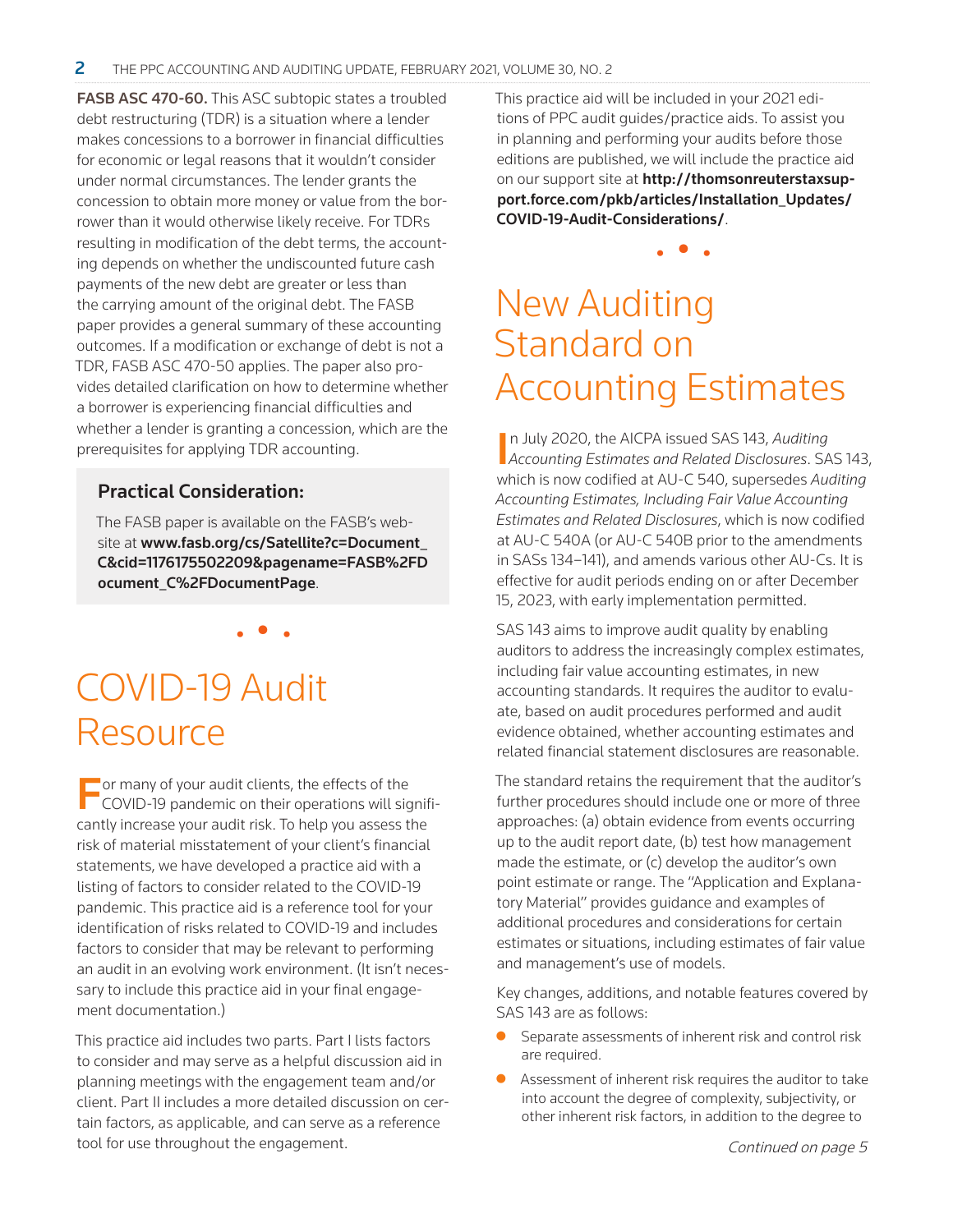# The PPC Technology Update by Roman H. Kepczyk, CPA.CITP, CGMA

# 2021 CES Trends Impacting Your Future

**Each January over 170,000 consumer electronic**<br>technologists flock to the International CES (Consumer Electronics Show) in Las Vegas to experience the announcements of the latest trends and technologies that will be rolling out in the year ahead. Every year, that is, except this year.

Due to COVID-19, the 2021 CES was restructured into an entirely digital event with hundreds of product pitches packed into three full days of keynotes, panel discussions, and press briefings, which we perused to identify key trends that could impact thinking within accounting firms and for their clients. Below we list six key trends and some representative products that highlighted this year's virtual CES.

### Personal Safety

Consumer electronics manufacturers specifically addressed COVID-19 concerns, developing products both for personnel safety and for sanitizing commercial environments. Robots such as the LG CLOi and Ubtech Adibot utilize UV lighting operating on a "Roomba-like" platform to quickly disinfect a hotel room, gym, or classroom. Personal UV sanitation devices were featured, such as the Targus UV-C LED light that could disinfect your keyboard and smartphone at the touch of a button.

The unobtrusive face mask also received the CES treatment with vendors integrating a variety of technologies, including wearable air purifiers (LG PuriCare), ear buds with sound control (MaskFone), and air quality sensors that would notify you via an app when to change the filter (AirPop Smart Mask).

## 5G Is Much More Than Just Another "G"

While 5G digital cellular service roll outs are significantly increasing bandwidth and lowering latency for consumers, multiple vendors touted that its transformative capabilities to innovate industries were "beyond revolutionary." They believed this would be especially true in commercial environments where *private 5G products* are accelerating development of connected processes



in manufacturing, retail, autonomous vehicles/delivery, and EDGE computing. While most consumers have roughly five devices connected to the Internet today (phone, computer, TV, doorbell, car, etc.), 5G solutions are expected to make that number jump to between *forty* and *sixty* within the next ten years.

### **Robotics**

Robotics are impacting every industry, such as personal delivery via air (Wing drones) and personalized shopping (via self-driving Starship delivery carts). These robots are already being utilized on college campuses for "contactless" food delivery. Consumer grade robots have also made a significant jump in capabilities. Samsung's JetBot 90 AI+ floor vacuum integrates high precision LiDAR radar (found in autonomous cars) with 3D object recognition to clean floors, avoid problems, and integrate a camera that can be accessed through your smart phone so you can see what is going on in your house. Samsung also displayed their BotHandy robot, which has an articulating arm that can set the dinner table, pour you a drink, and put the dishes in the dishwasher afterwards. Companion robots such as the CareClever Cutii and Bot Care from Samsung are being marketing to seniors that may be particularly vulnerable during the pandemic. These robots learn their owner's daily routine, provide reminders (i.e. appointments, medication time), as well as help to make video calls to family members and emergency services.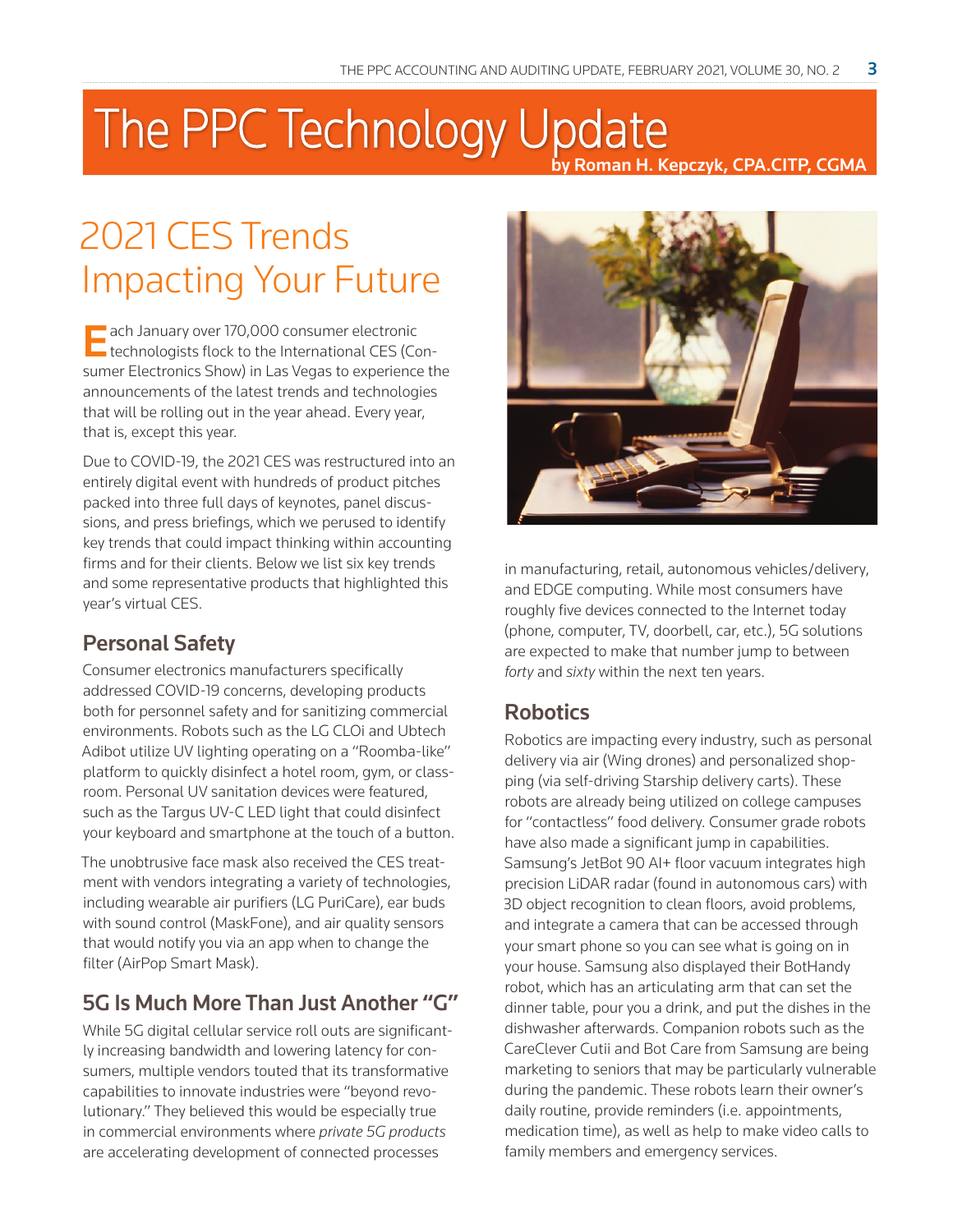### Cloud Adoption

COVID-19 accelerated the adoption of cloud technologies for most organizations as they pivoted to having remote employees and customers that suddenly needed to interact virtually. Multiple panelists identified competitive advantages in connectivity, collaboration, scalability, disaster recovery, and security that cloud solutions provided over legacy solutions. A "State of the Cloud" report done by Flexera in April 2020 found 59% of global enterprises are already exceeding their cloud adoption plans.

### Remote Work

Companies had significantly different remote work experiences with those not already cloud enabled seeing decreases in productivity and wanting to return to the office. Those that had remote work programs and were cloud enabled saw the exact opposite and plan to continue remote usage. COVID-19 forced over 100,000 of Dell's traditionally office-bound personnel to work remotely over a weekend. Management identified that working from home was not about work/life balance, but an integrated "homebody" experience that combined immersive and nonimmersive work projects, personal computing needs (shopping, bill paying), and entertainment/exercise needs interspersed throughout the day. Along with upgrades to the Latitude 9420 to optimize video calls, Dell touted a 34 inch curved monitor designed specifically for video conferencing and optimized for Microsoft Teams collaboration. On the topic of remote displays, Lenovo featured their Think-Reality A3 Virtual Smart Glasses, which allows the user to "see" up to five other displays at 1080p definition when connected to their laptop. This appeared to be a significant jump along the lines of Microsoft's HoloLens smartglasses.

#### **Security**

.

Microsoft President Brad Smith highlighted the critical awareness and focus that all companies must have on Information Security as one of the key challenges they will face in the future. The scope and breadth of the recent Solar Winds attack was unlike any seen before; it was a mass indiscriminate global assault on the information technology supply chain and impacted the medical infrastructure, hospitals, first responder and medical supply providers. Companies must build safeguards around their (and their partners) data and infrastructure while increasingly addressing privacy and information bias within artificial intelligence.

While this year's CES was effective at creating a digital experience that allowed for the safe exposure to hundreds of leading experts and technologies, the virtual format punctuated the differences in energy and expanded awareness generated when physically immersed amongst thousands of vendors and technology explorers

*ROMAN H. KEPCZYK CPA.CITP is Director of Firm Technology Strategy for Right Networks and partners exclusively with accounting firms on production automation, application optimization, and practice transformation. He has been consistently listed as one of INSIDE Public Accounting's Most Recommenced Consultants, Accounting Today's Top 100 Most Influential People, and CPA Practice Advisor's Top Thought Leader.*

• • •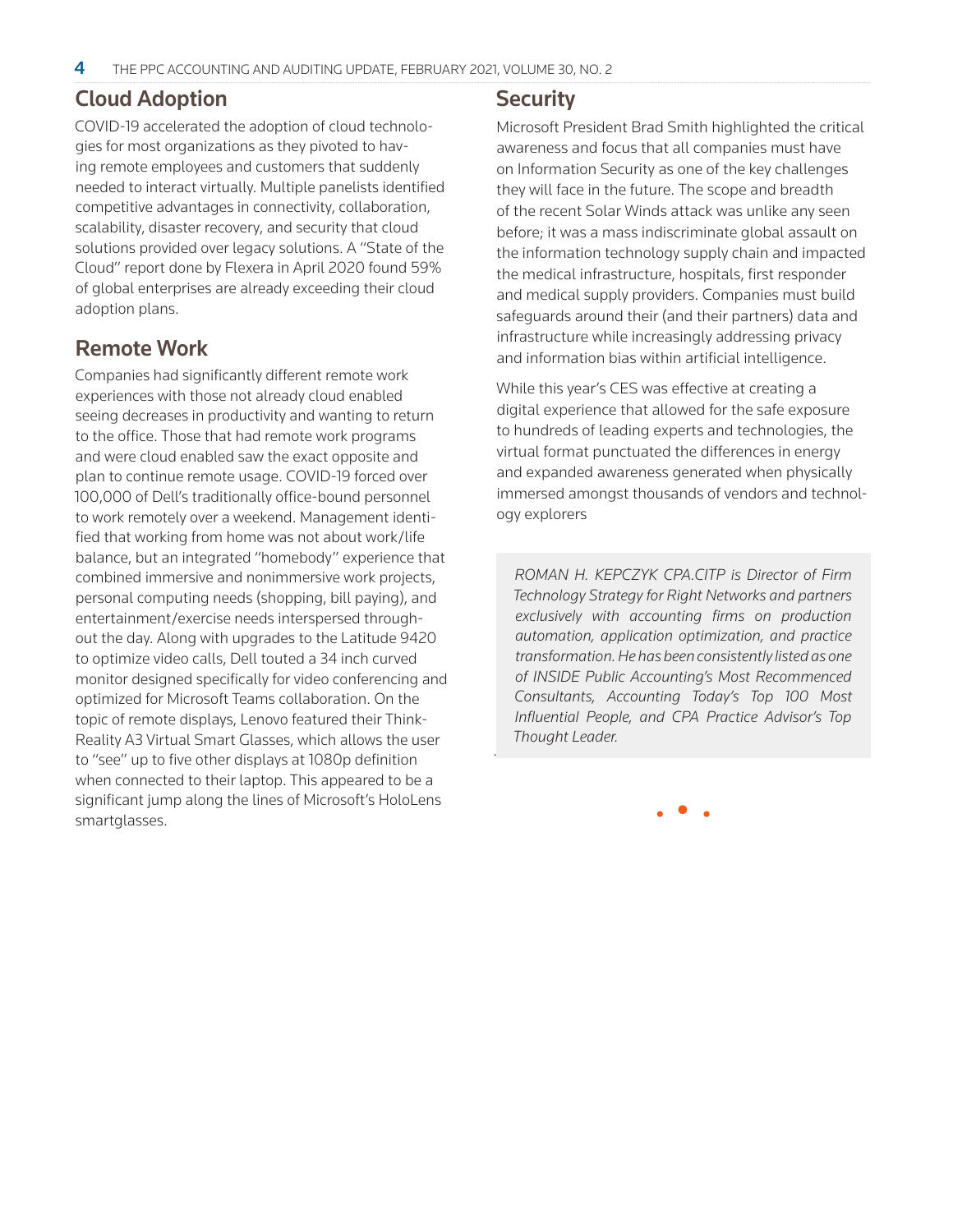#### Continued from page 2

which the accounting estimate is subject to estimation uncertainty.

- Scalability is incorporated by providing examples of how the requirements can be applied to simpler and smaller businesses with accounting estimates that generally have less inherent risk.
- Communications with those charged with governance about accounting estimates are enhanced.
- Requirements and quidance are provided on how other AU-Cs, particularly AU-Cs 315 and 330, are to be applied with respect to accounting estimates.
- New documentation requirements for accounting estimates are added.
- A new more robust requirement has been added, requiring the auditor to evaluate whether management has included disclosures beyond those specifically required by the financial reporting framework.

• • •

# Accounting for Digital Assets

The AICPA's Digital Assets Working Group originally published a Practice Aid, *Accounting for and Auditing Digital Assets*, in December 2019 with 10 questions and answers (Q&As). The Practice Aid was updated in July 2020 with five client acceptance and continuance Q&As, and was updated again in October 2020 with 13 more Q&As. This guidance is nonauthoritative. It is intended to provide support to financial statement preparers and auditors relating to accounting for and auditing digital assets under GAAP and GAAS for nongovernmental entities.

### **Definitions**

*Digital assets* are defined as digital records, made using cryptography for purposes of security and verification, on a distributed ledger (a *blockchain*). Accounting for digital assets will be determined by the terms, form, rights, and obligations of the digital asset. Digital assets and technologies are evolving.

*Crypto assets* are digital assets that, according to the Practice Aid, function as a medium of exchange, are not issued by a jurisdictional authority, do not create a contract between the holder and another party, and are not considered a security under federal securities laws. Crypto assets may meet the definition of intangible

assets rather than cash or cash equivalents under GAAP definitions.

*Stablecoins* is a type of cryptocurrency increasingly used for a variety of payments. Stablecoins are designed to have more stable values than other types of cryptocurrencies that experience significant volatility by linking their values to the value of other more traditional assets like flat currencies or commodities.

### October 2020 Update

The Practice Aid includes the following new guidance in its October 2020 Update:

Meeting the Definition of an Investment Company When Engaging in Digital Asset Activities. Entities participating in digital asset activities (buying and selling and mining) can be disqualified from being classified as an investment company in the scope of FASB ASC 946, *Financial Services—Investment Companies*. An entity must determine whether the digital asset activities are consistent with those of an investment company. Selling assets for capital appreciation would be consistent, while mining would be considered "other than investing" and inconsistent with activities of an investment company and would need to be evaluated to see if the activity is substantive.

Accounting by an Investment Company for Digi-

tal Assets. Investment companies should determine whether digital assets are debt securities, equity securities, or other investments and apply the appropriate guidance in FASB ASC 946. Investments in digital assets are required to initially be measured at their transaction price, including commissions and other purchase charges. Subsequent measurement is based on fair value in accordance with FASB ASC 946 guidance, unless equity method accounting or consolidation applies.

Recognition, Measurement, and Presentation of Digital Assets Specific to Broker-Dealers. There are three questions on recognition, measurement, and presentation of digital assets specific to broker-dealers in the scope of FASB ASC 940 and the AICPA's *Audit and Auditing Broker-Dealer Guide*. These include presentation of assets held or received on behalf of customers, recognition of revenue for purchases and sales of digital assets on behalf of customers, and measurement of digital assets owned by broker-dealers as part of proprietary trading portfolios.

Considerations for Crypto Assets That Require Fair Value Measurement. There are six questions in this area. They include, for the purpose of determining fair